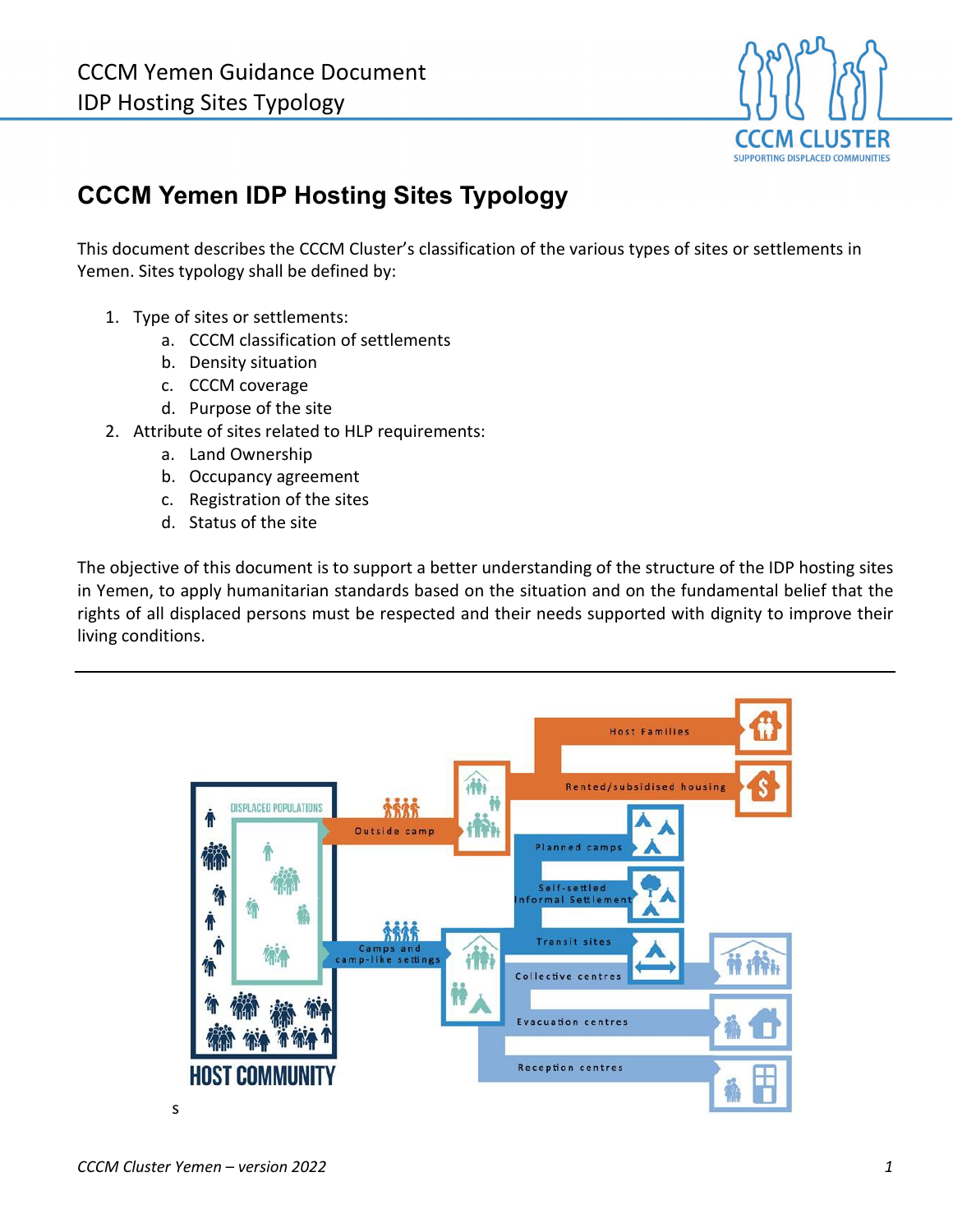The infographic above is providing the vision of the range of the different displacement sites, camps or settlements. Minimum Standards may vary depending on the situation between out-of-site and site settings under camps and camps-like settings. In this document we will explain more the differences, the classification and the expectation in term of response.

#### **GLOSSARY:**

Settlement<sup>[i](#page-5-0)</sup>: "The term settlement is used broadly to describe a community in which people live. The scale and complexity of a settlement can range from a small number of dwellings grouped together to large towns and cities with surrounding urbanized areas. The tool refers to the relevant settlements where refugees, or displaced populations, or host community populations live, either separately or together. It is important to note that settlements can be either urban or rural, temporary or permanent."

**Site**<sup>ii</sup>: when the CCCM is considering a site? The term "site" is increasingly used in the sector to apply to camps and camp-like settings including planned camps, self-settled camps, collective centres, reception and transit centres, and evacuation centres. Where differences in site characteristics impact daily management activities and the standards, these are explained in the guidance notes. Sites are locations where services, infrastructures and resources are shared and managed collectively. To achieve this, effective site-level coordination between all stakeholders is a central task of every SMA.

#### **Type of sites or settlements:**

#### **a. CCCM classification of settlements**

- a. **Planned Camps:** Planned camps can be located in urban or rural locations. They are settlements established by the government in coordination (or not) with accountable humanitarian actors. They are places where displaced populations live in purposely constructed sites and have a dedicated management team. Services in planned camps can include water supply, food distribution, non-food item distribution, education and health care, from humanitarian agencies or existing municipal infrastructure. These services are typically only for the people living on the site. Planned Camps should follow SPHERE standards set-up.
- b. **Self-settled Camps / Settlements:** Displaced groups, often family or related groups, may self-settle in urban or rural sites on their own. In Yemen this type is the predominant type of settlements. These types of camp-like settings are typically independent of assistance for some time and may exist without receiving any external or formal humanitarian support. Self-settled camps are often situated on privately owned land or established on or around pre-existing settlements or infrastructures. They are characterized by limited or no negotiations with the local population or private owners overuse or access. In some cases, a camp management agency mays operate nearby and learn about the displaced persons' needs and try to bring them into the management structure so they can receive assistance (this approach is not linked to the ABA).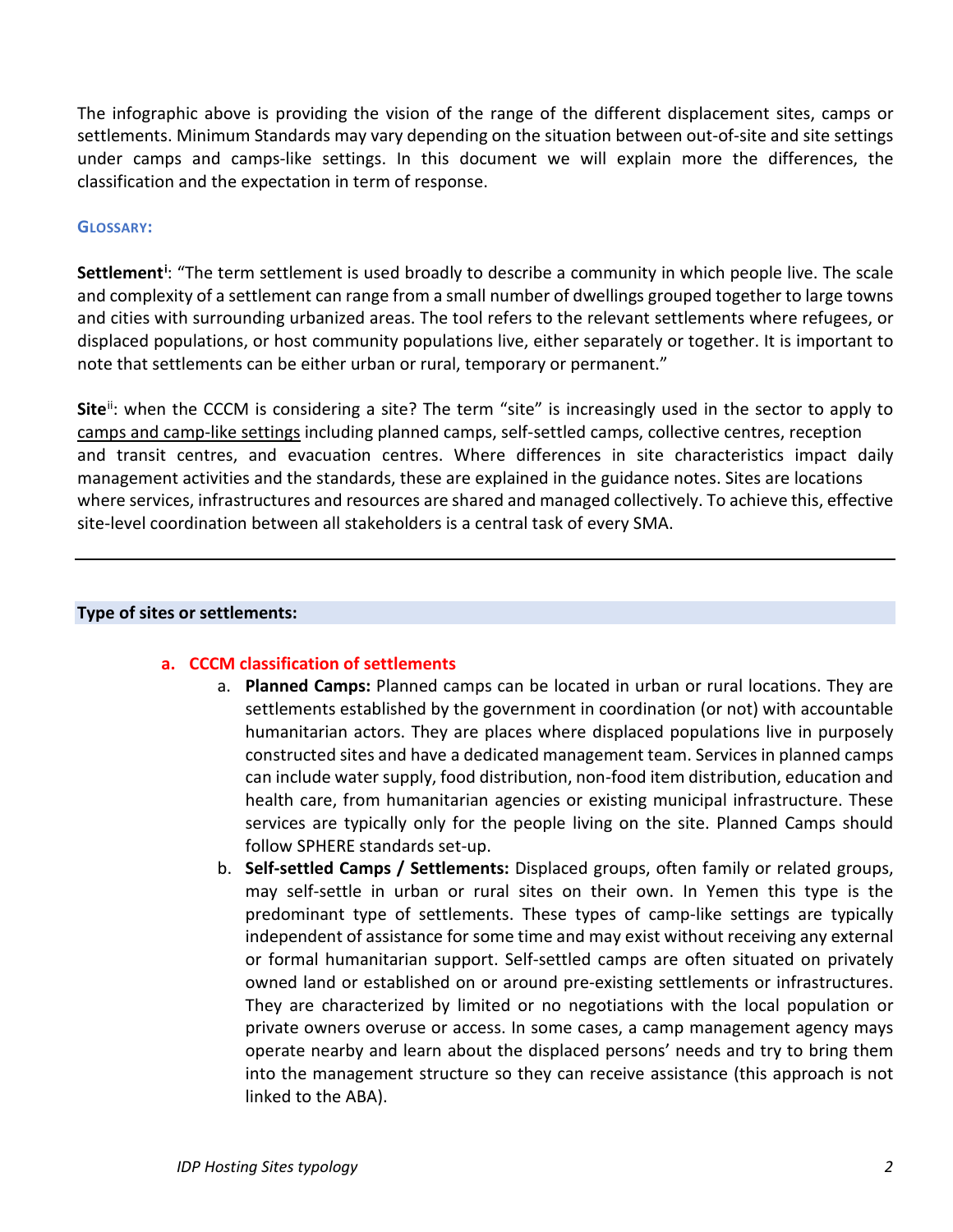- c. **Reception and transit / Evacuation Centres:** Currently in Yemen this type is not present, however depending on the evolution it mays be a new a development. Reception and transit centres may be needed at the start of an emergency as temporary accommodation before people are transferred to a suitable, safe, longerterm location, or at the end of an operation as a staging point of return or integration into host communities. They are, therefore, usually either intermediate or short term and may also host returnees. Transit Centres typically also provide more services to the population and only indirectly engage in community participation activities and decision-making. these sites should include arrangement with authorities and camp management activities.
- d. **Collective Centres:** a pre-existing building (school, religious building, warehouse, any public building, and others) that was not built to accommodate IDPs but modified for that purpose. Depending on the size and on the set-up some unfurnished building can be considered by the CCCM as collective centres. Similar to a camp, a collective centre is meant only as temporary or transit accommodation. Levels of assistance vary from full to differing levels of self-reliance, and collective centres management can play a strong role in coordinating services.
- e. **Dispersed locations**: This type could be a mix-type gathering location. Mainly the Dispersed Locations will be located in urban areas with self-settled settlement or small collective centres managed under a community-based approach or services or community centers. But not only, some Dispersed Locations could be in rural or remote locations.
- f. **Locations**: this type would refer to IDP settlements with less than 20 households. The locations are self-settled / established by IDPs informally. Services, infrastructures or resources could variate from existing to non-existing or non-functional.

# **b. Density situation**

The approach related to density from the CCCM cluster could include several perspectives or orientation. The first one could be related to the SPHERE indicators on space available per individuals in sites. However here the density approach is referring to the Area Based Response modalities. Behind this approach it will be related to spatial management, and activities depending on the classification of settlements and the strategical area of CCCM interventions.

- a. **Concentrated IDP location situation**: this will be related to the dispersed locations. Above 20 households mainly in direct proximity of existing urban areas and in some cases in rural areas. The displaced populations are residing in a geographical area of a 1.5 to a maximum of 2km radius from the urban center, where the assistance and protection, through services center, can be delivered collectively.
	- i. **Degree of urbanization of interest**: all the urban areas, including city, town, and peri-urban area will be following into the concentrated IDP location.
- b. **Dispersed IDP location situation**: These criteria will not meet the previous description. They should be located most of them in nonurban areas, and due to distance to services or community center, they will be considered as difficult to reach for any assistance, including protection. However, this will not include settlement above 20 households, but only the IDP location under 20 households.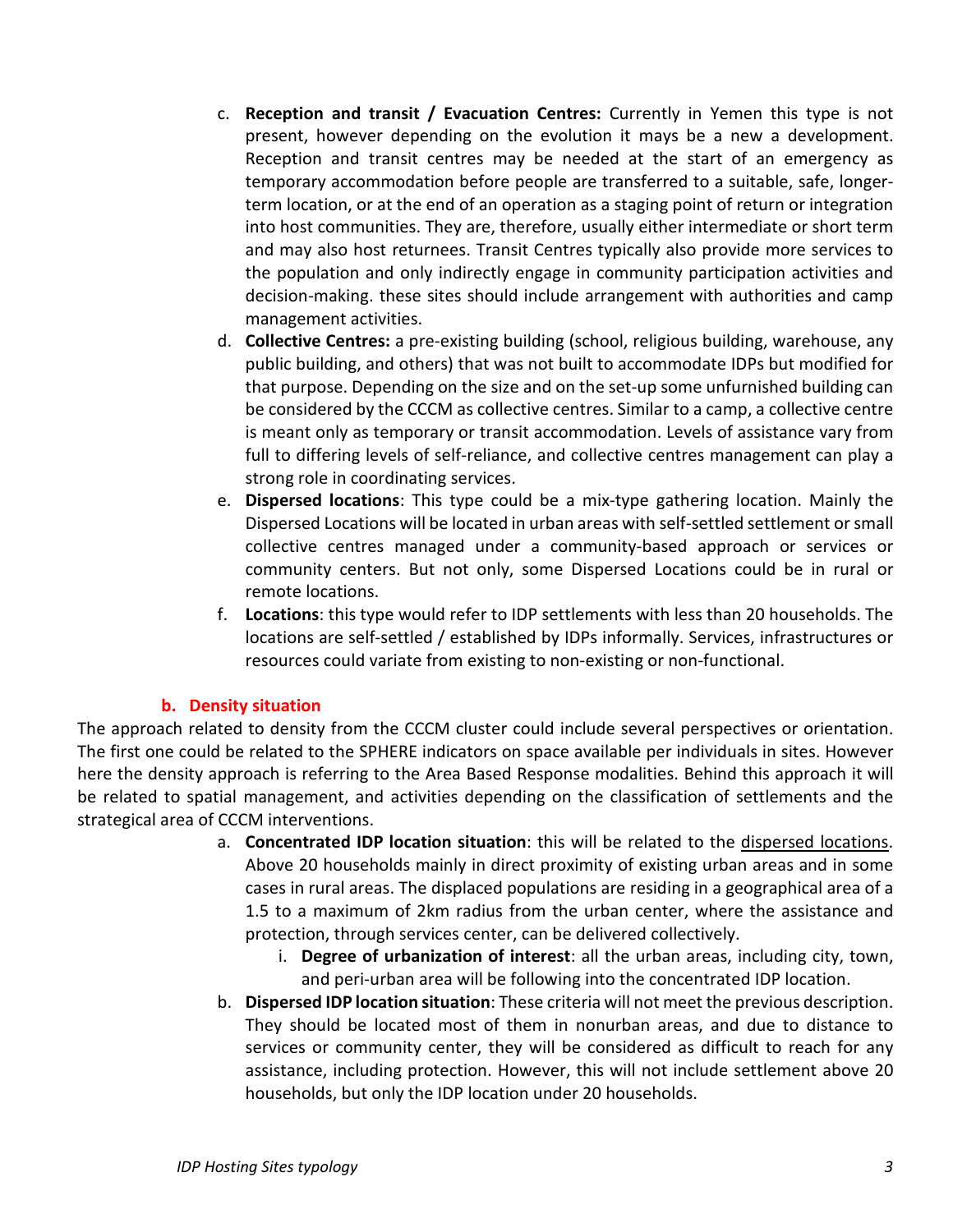i. **Degree of urbanization of interest**: these criteria will refer to rural area, including small village or uninhabited areas. CCCM activities won't fall into the Area Based Approach, unless a CCCM partneris covering the area, and will have the capacity to extend the assistance remotely from an existing other type of settlement already covered. This could be assistance to IDP in host communities using a site for specific services.

### **c. CCCM coverage:**

The CCCM cluster in agreement with the SAG, is setting up different type of activities based on the lines of responses. The strategical approach on prioritization and Area Based Approach are the criteria of responsibility and coverage. However, the recommendation will be to focus the activities on settlements above 20 Households according to the above classification.

- a. **Camps and Camp-like setting**, mainly planned camps or Reception or Transit Centres as described above should receive support from CCCM partners to ensure basic, adequate, and frequent services according to humanitarian standards agreed with the CCCM standards, including capacity building, and integrated approach.
- b. **Self-settled settlements, collective centers and dispersed locations**, representing most of the sites in Yemen, should be supported by CCCM mobile teams, and should be included in an Area Based Approach, to ensure capacity building activities, empowerment of the displaced community to allow them access to services, improvement of the living conditions for self-resilience, and durable solutions.
- c. **Other types**: locations not following into dispersed locations situation, will be considered as out-of-camp situation, and by mandate will not be part of CCCM area of response. They won't be covered by CCCM activities if they are not included in a specific Area Based Approach and above 20HH. Only for some critical or emergency will the CCCM partners intervene in them. If intervention is needed, it will cover only the basic needs to support empowerment of the community, live-saving situation with self-resiliency approach to improve living condition, or support integration.

# **d. Purpose of the site**

- CCCM intervention and area of responsibilities are applied in sites and settlement (spontaneous and planned), camp-like settings, and communal settlements. Only for integration and integrated approaches, as well as social cohesion, will host families / host communities be supported. However, from the Area Based Approach, community services or centers will be the selected and preferred approach for communal service provision. It should be remembered that sites and communal settlements are temporary accommodation that should be established only as a last resort.
- Sites and settlements are last resort, providing security, maintaining safety, and guaranteeing the civilian and humanitarian character of them.
- Residence in IDP settlements is never considered by the CCCM cluster in Yemen as a durable solution. Rather, it is always a temporary response to a situation of displacement. For IDPs, achievement of a durable solution, including return, local integration, or resettlement, is the key factor to ending displacement and has to be taken into consideration from the beginning of any intervention in IDP sites.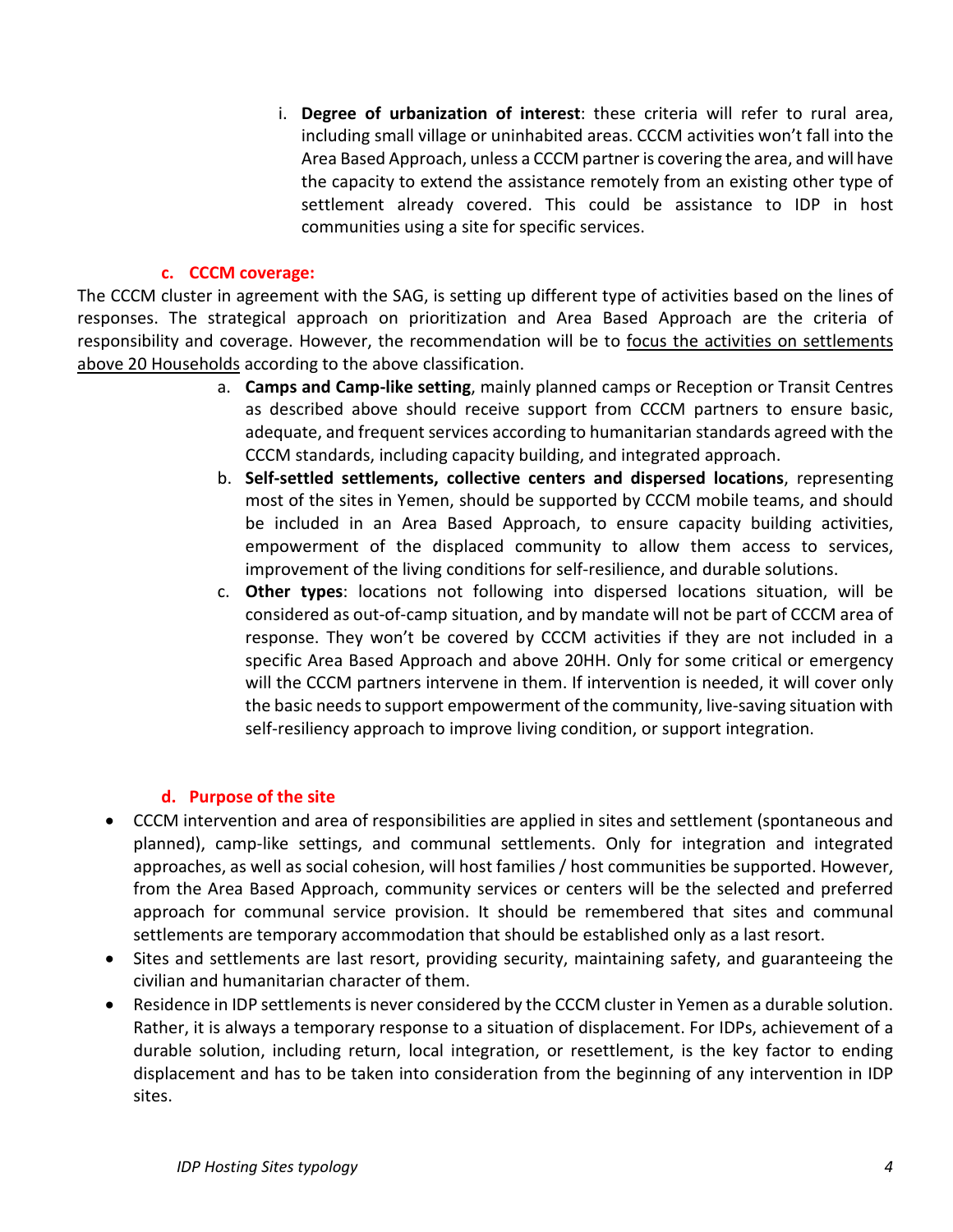# **Attributes of IDP sites / settlements related to HLP requirements**

The House Land and Property requirements are directly in relation with the Tri-Cluster response, and due to the nature of the sites, attributes need to be defined to clarify them.

# **a. Land ownership**

This part is about the nature of the land hosting IDPs

- Private land: Originally owned by private entities, or leased by private entities from different governmental ministries /authorities, mainly the Ministry of Endowments and Guidance (Waqf), General Authority for Land & Public Planning (Amlak) or other ministries
- Public: the state, through different ministries and authorities, owns and/or directly controls the property. Information on public land if controlled by the authorities, should be confirmed with the legal entities.
- Disputed: the land is claimed by more than one owner
- Unknown

# **b. Occupancy agreement**

This information is related to the legal framework for safety and security and is the duty of the Site Administrator. Humanitarian partners can support if requested or needed the Site Administrator in getting the occupancy agreement. Agreement on occupancy is crucial in the case of planned camp, or even for improvement of living conditions in self-settled settlements. This can also include or affect the capacity of partners to support or establish program on access to livelihood, as this access is part of the durable solution and exit strategy.

Several situations can exist in Yemen. The recommendation from the CCCM cluster is to have a written agreement with the landowner in order to avoid risk of eviction or to mitigate them.

For the occupancy agreement here are the attributes:

- Written agreement with the landowner
- Verbal agreement with the landowner
- None

This information will be monitored from the starting point of the intervention in the sites by the cluster, in coordination with the HLP working group, and legal officer.

#### **c. Registration of the sites**

The CCCM is working jointly with SCMCHA and ExU to maintain the list of sites in the whole country. After verification, the Area Based Coordinators would have to coordinate with the focal point from the authorities to get endorsement of the list. In the districts not covered by ABC approach, the Sub-National Coordination will be in charged.

Two types of registration can be informed:

- **Registered**: the site is entered or recorded on the official site list/directory of departments in charge of site administration (ExU in the IRG-controlled areas & SCMCHAIC in the DFA- controlled areas)
- **Unregistered**: the site is not recorded on the official site list/directory of departments in charge of site administration. Site not registered are considered as informal and should not have the management line of response.